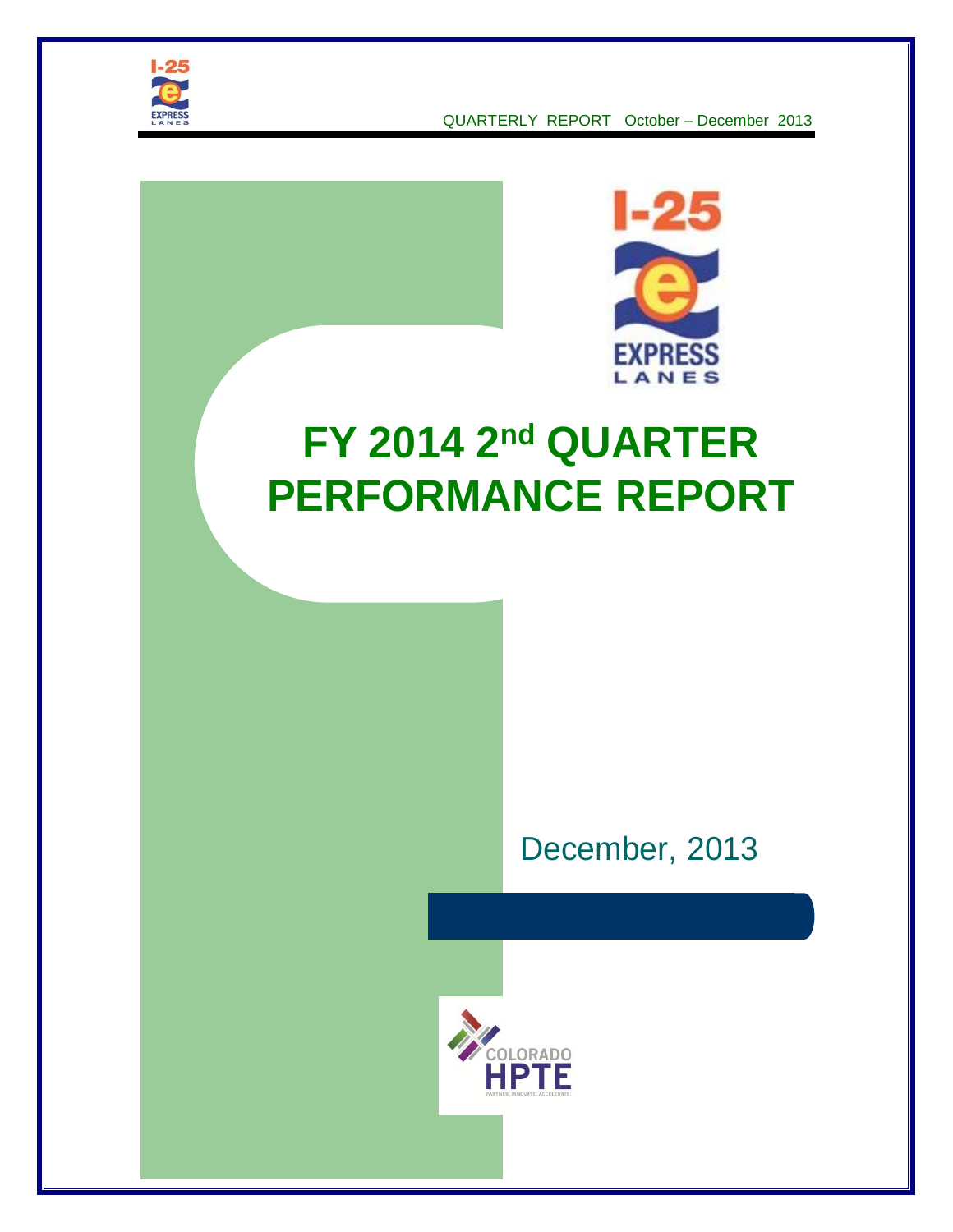#### TABLE OF CONTENTS

| Introduction |                           |   |
|--------------|---------------------------|---|
| <b>1.0</b>   | Volumes and Lane Usage    |   |
| <b>2.0</b>   | <b>Bus Travel Times</b>   | 4 |
| <b>3.0</b>   | Revenues                  |   |
| 4.0          | Incidents                 | 6 |
| 5.0          | Enforcement               | 7 |
| 6.0          | <b>Operational Issues</b> | 7 |
| 7.0          | <b>Hybrid Utilization</b> |   |

#### TABLES

| $\mathcal{D}$ |
|---------------|
| $\mathcal{D}$ |
|               |
|               |

#### FIGURES

| October 2013 Daily Traffic Volumes                | 3              |
|---------------------------------------------------|----------------|
| November 2013 Daily Traffic volumes               | 3              |
| December 2013 Daily Traffic Volumes               | $\overline{A}$ |
| FY 2014 Monthly Estimated Toll Revenue vs. Actual | 5              |
| FY 13/14 Revenue Comparisons                      | 6              |
| FY 14 2nd Quarter Hybrid Counts                   | 8              |

#### **Executive Summary:**

- Traffic volumes are following seasonal patterns; this quarter's traffic is up about 1% over this time last year.
- The ability to track bus travel times is currently impaired. RTD has switched to the new 6C sticker tags, which the CDOT travel time indicators (TTI's) are not equipped to read. A solution is being devised.
- Revenues exceeded projections in two months of this quarter. This quarter October saw \$287,764, November \$238,239 and December \$210,686. This quarter's revenue is up 8% over this time last year.
- This quarter, there were nominal night time and weekend closures to accommodate routine maintenance, repairs and early construction on the I-25 North lanes. In December, the mid-day maintenance closures were extended on two days to accommodate in-depth training of support personnel on various pieces of equipment.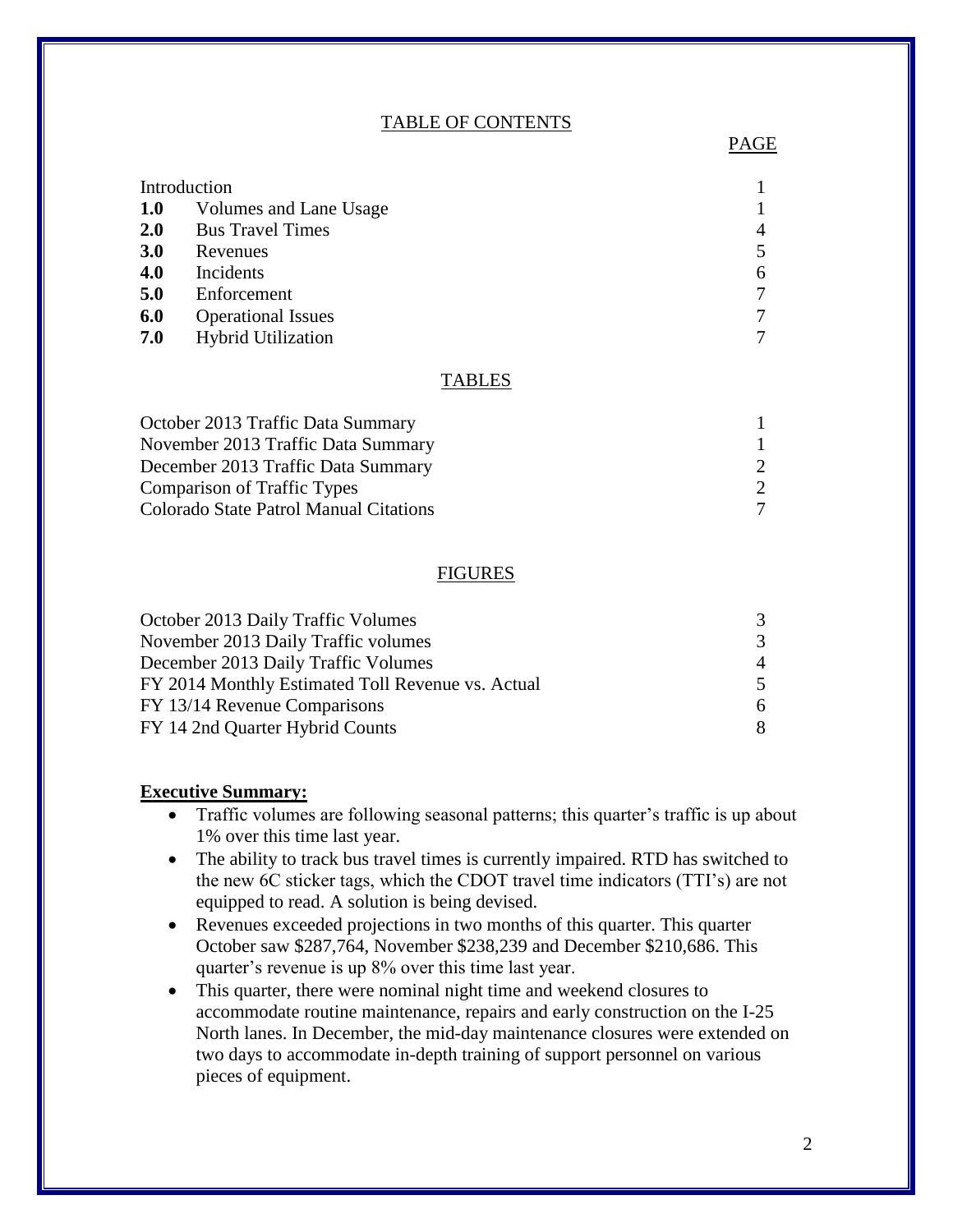

#### **INTRODUCTION**

This report is a compilation of three months of data regarding traffic volumes and lane usage, bus travel times, revenues, law enforcement activities and incidents which may have impacted operations or revenues during the second quarter of Fiscal Year 2014 (FY 14).

## **1.0 VOLUMES AND LANE USAGE**

The average monthly volume for this quarter was 278,775 vehicles, compared to FY 13 second quarter average of 277,786, which is a 1% increase over this time last year. This compares to the historical low monthly volume of 238,445 in December 2006, and the historical high of 355,308 in October 2007. This quarter is maintaining the seasonal cycle of decreasing volumes as autumn weather begins to cool off and winter begins.

The tables below summarize traffic data for both Tolled Express and HOV lanes for the months of October, November and December of 2013. Data includes weekend and nonpeak traffic.

| <b>October Summary</b>            |            |               |            |            |                  |              |  |  |  |
|-----------------------------------|------------|---------------|------------|------------|------------------|--------------|--|--|--|
|                                   | <b>AVI</b> | <b>Hybrid</b> | <b>LPT</b> | <b>HOV</b> | <b>Violation</b> | <b>Total</b> |  |  |  |
| <b>Total Monthly Traffic</b>      | 89,205     | 5,880         | 37,518     | 181,240    | 581              | 308,544      |  |  |  |
| Maximum Weekday Traffic           | 4,444      | 279           | 2,068      | 7,542      | 31               | 13,417       |  |  |  |
| <b>Average Weekday Traffic</b>    | 2,651      | 177           | 1,103      | 5,587      | 18               | 9,358        |  |  |  |
| <b>Avg Weekday AM Peak Hour</b>   | 704        | 41            | 318        | 967        |                  | 2,033        |  |  |  |
| <b>Avg Weekday PM Peak Hour</b>   | 495        | 33            | 195        | 830        | 3                | 1,556        |  |  |  |
| <b>Avg Weekday AM Peak Period</b> | 1,920      | 115           | 842        | 2,462      | 13               | 5,352        |  |  |  |
| <b>Avg Weekday PM Peak Period</b> | 1,408      | 94            | 553        | 2,553      | 9                | 4,617        |  |  |  |

| <b>November Summary</b>           |            |               |            |            |                  |              |  |  |
|-----------------------------------|------------|---------------|------------|------------|------------------|--------------|--|--|
|                                   | <b>AVI</b> | <b>Hybrid</b> | <b>LPT</b> | <b>HOV</b> | <b>Violation</b> | <b>Total</b> |  |  |
| <b>Total Monthly Traffic</b>      | 70,747     | 4,505         | 29,313     | 164,873    | 497              | 265,430      |  |  |
| Maximum Weekday Traffic           | 4,242      | 266           | 1,740      | 7,270      | 36               | 12,393       |  |  |
| <b>Average Weekday Traffic</b>    | 2,480      | 159           | 1,020      | 5,391      | 17               | 8,908        |  |  |
| <b>Avg Weekday AM Peak Hour</b>   | 564        | 32            | 244        | 840        | 3                | 1,683        |  |  |
| <b>Avg Weekday PM Peak Hour</b>   | 416        | 25            | 162        | 771        | 3                | 1,377        |  |  |
| <b>Avg Weekday AM Peak Period</b> | 1,578      | 94            | 660        | 2,180      | 10               | 4,521        |  |  |
| <b>Avg Weekday PM Peak Period</b> | 1,239      | 77            | 489        | 2,454      | 9                | 4,269        |  |  |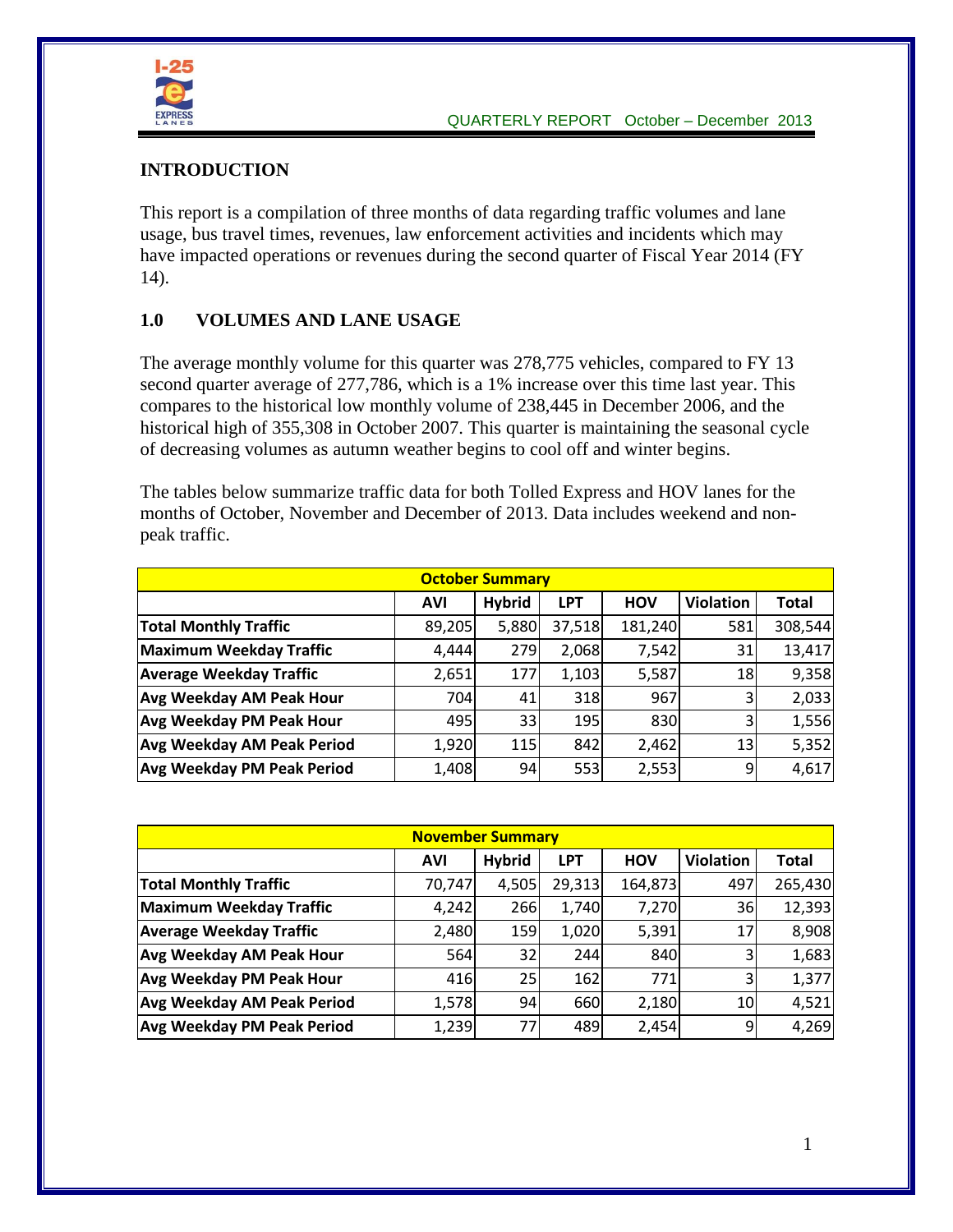

| <b>December Summary</b>           |            |               |            |            |                  |              |  |  |  |
|-----------------------------------|------------|---------------|------------|------------|------------------|--------------|--|--|--|
|                                   | <b>AVI</b> | <b>Hybrid</b> | <b>LPT</b> | <b>HOV</b> | <b>Violation</b> | <b>Total</b> |  |  |  |
| <b>Total Monthly Traffic</b>      | 65,444     | 4,300         | 25,239     | 171,238    | 432              | 262,353      |  |  |  |
| Maximum Weekday Traffic           | 4,007      | 258           | 1,517      | 7,433      | 29               | 12,355       |  |  |  |
| <b>Average Weekday Traffic</b>    | 2,269      | 148           | 871        | 5,538      | 15               | 8,693        |  |  |  |
| <b>Avg Weekday AM Peak Hour</b>   | 424        | 26            | 152        | 685        |                  | 1,288        |  |  |  |
| <b>Avg Weekday PM Peak Hour</b>   | 392        | 22            | 153        | 748        | 3                | 1,317        |  |  |  |
| <b>Avg Weekday AM Peak Period</b> | 1,288      | 81            | 461        | 1,858      | 8                | 3,696        |  |  |  |
| <b>Avg Weekday PM Peak Period</b> | 1,159      | 70            | 440        | 2,418      | 8                | 4,095        |  |  |  |

AM Peak: 6:00 AM – 10:00 AM PM Peak: 3:00 PM – 7:00 PM

The table below shows what percentage of Average Quarterly Total Traffic each of the different traffic types present. Use by vehicle type remains predictable, with HOV's accounting for about two-thirds total traffic in the lanes.

| <b>Comparison of Traffic Types as Percent of Average Quarterly Total Traffic</b>                |     |      |  |  |  |  |  |  |  |
|-------------------------------------------------------------------------------------------------|-----|------|--|--|--|--|--|--|--|
| 2 <sup>nd</sup> Quarter FY 14<br>2 <sup>nd</sup><br><b>Quarter FY 13</b><br><b>Traffic Type</b> |     |      |  |  |  |  |  |  |  |
| Transponder                                                                                     | 24% | 27%  |  |  |  |  |  |  |  |
| License Plate Toll                                                                              | 10% | 11 % |  |  |  |  |  |  |  |
| High Occupancy Vehicle                                                                          | 65% | 62%  |  |  |  |  |  |  |  |

Daily and monthly traffic volumes are illustrated on the following pages. They include High Occupancy Vehicle (HOV), Electronic Toll Collection (ETC), License Plate Tolling (LPT) and Violations.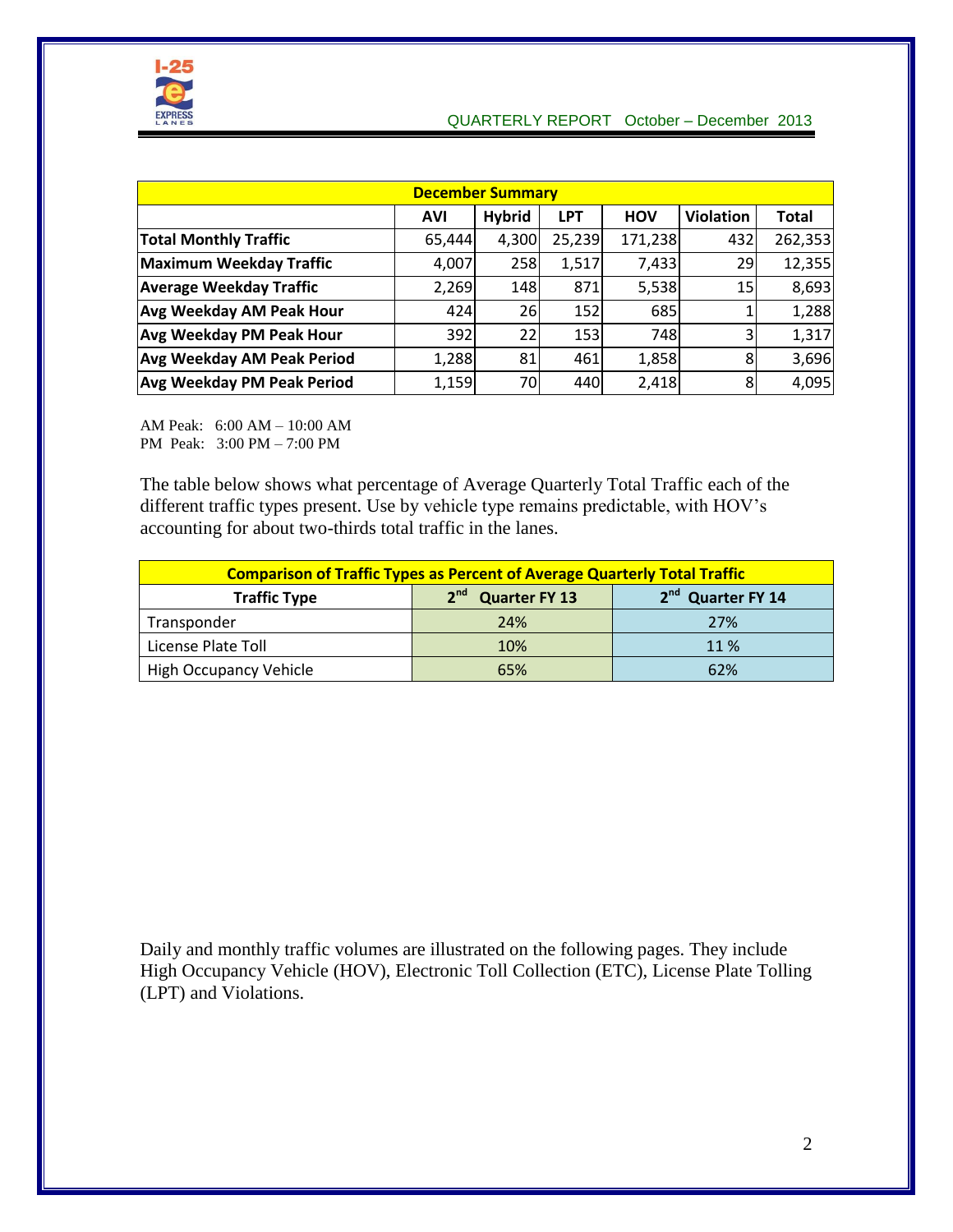



**October 2013 DAILY TRAFFIC VOLUMES**



**Date**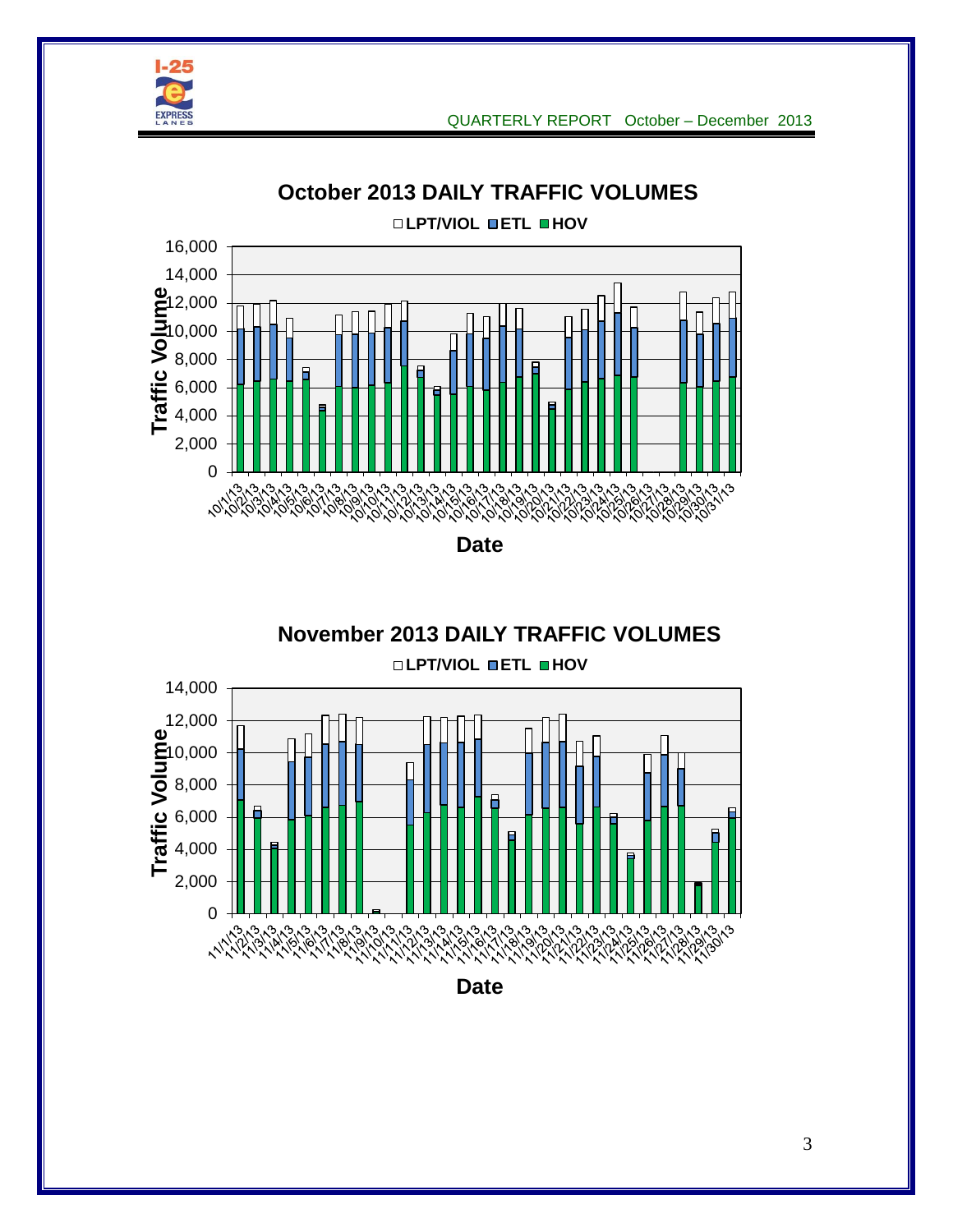



## **2.0 BUS TRAVEL TIME**

The IGA between CDOT and RTD prescribes triggers to determine if there is any degradation to travel times for buses and carpools. These triggers are:

- Exceeding travel time for more than one bus in an hour (provided the excess is not attributed to a stall, crash and closure of the lane, or special event).
- Exceeding the travel time for more than one day per week for three weeks in a row.
- Predictable patterns.

Beginning in August, RTD began replacing the old T21 plastic case transponders with the new 6C sticker transponders, because replacements for the T21 model are no longer available. The travel time indicators (TTI's) in the lanes are set only to read the T21 protocol. As a result, CDOT lost the ability to track the travel times of the buses in the Express Lanes during the months of August and September. A solution to this issue is under consideration.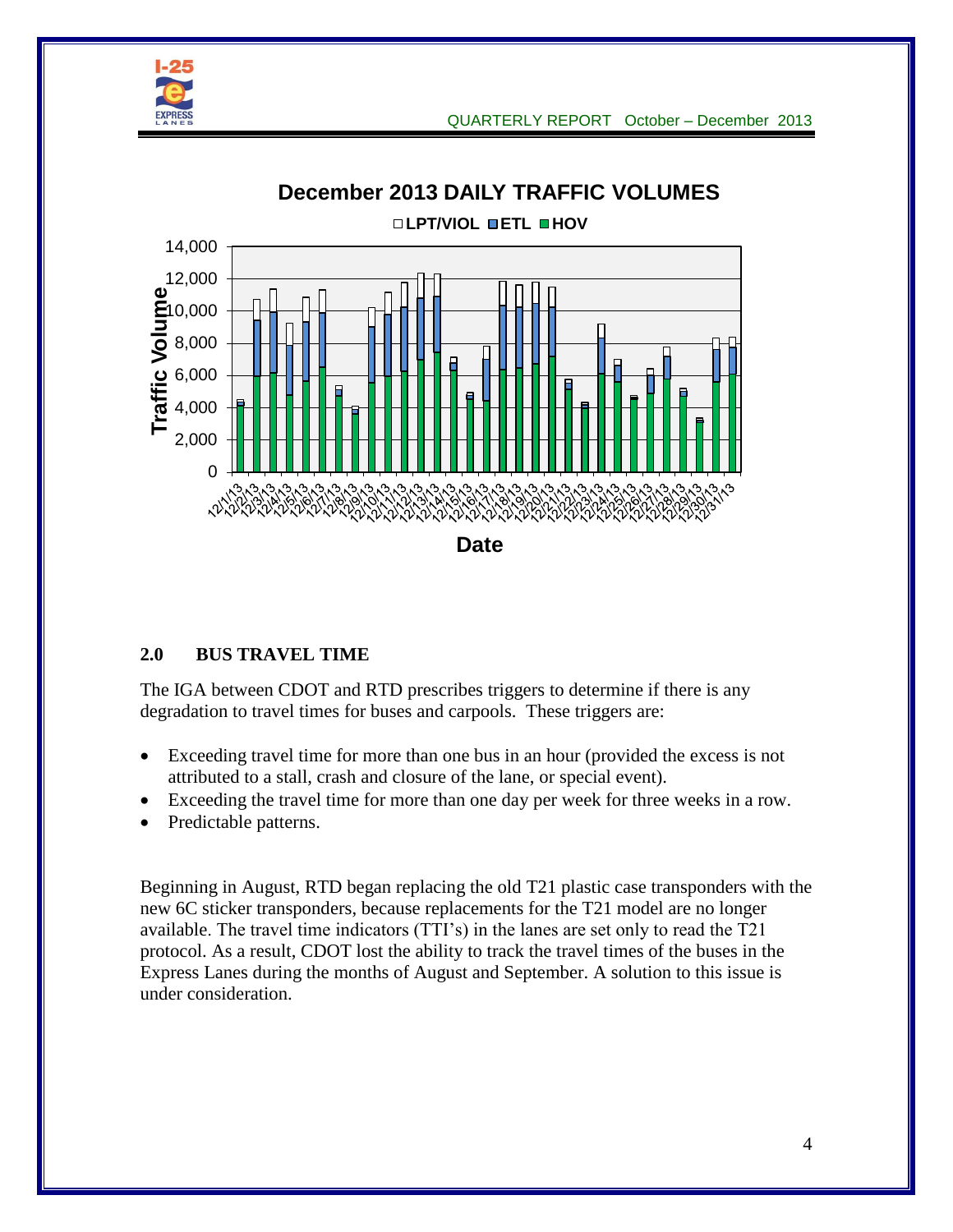

## **3.0 REVENUES**

The HPTE has been conservative in revenue estimates, (estimating approximately \$216,000 per month, totaling \$2.6 million annually) versus actual revenues that tend to vary somewhat as shown in the chart below. Toll revenues were \$287,764 in October, \$238,239 in November, and \$210,686 in December. The following figures show the projected vs. actual toll revenue to date for Fiscal Year 2014 and the comparison of previous year monthly revenues to current year.

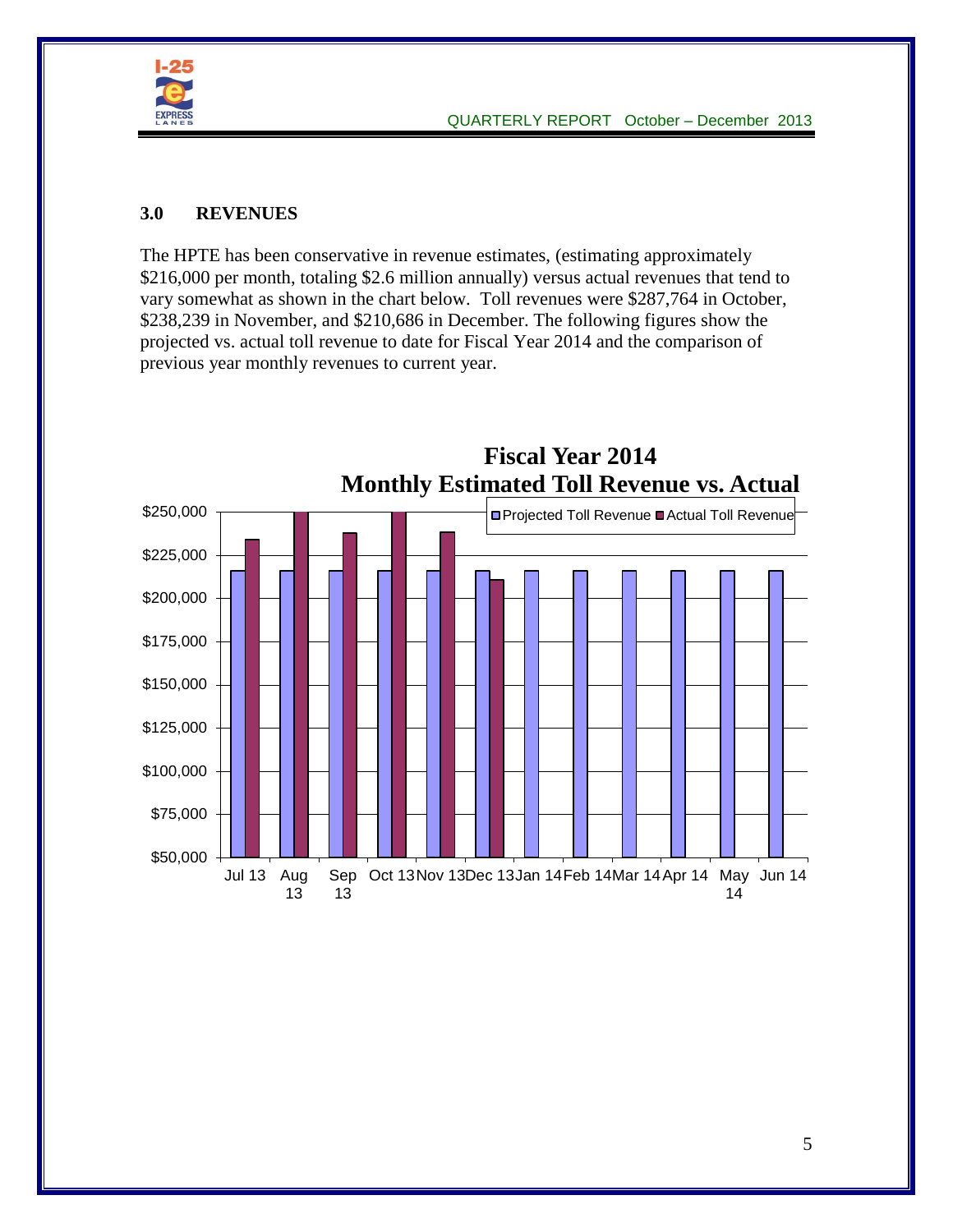



## **4.0 INCIDENTS AND CLOSURES**

In October, the lanes closed at 8:00 pm on Tuesday the  $15<sup>th</sup>$  though Thursday the  $17<sup>th</sup>$  for construction associated with the start of the I-25 North Metro project. The lanes were reopened at 5:00 am the following mornings.

In November, there was an accident on the morning of the  $1<sup>st</sup>$  in the lanes near the Park Avenue bridge, which caused some delays. The accident was quickly cleared. On Friday the  $8<sup>th</sup>$ , the lanes were closed for the weekend for repair of bridge expansion joints in various locations. On the  $21<sup>st</sup>$ , there was a short delay in the morning opening due to a power outage and gate failure. Xcel quickly corrected the problem. Also on that morning, there was a snowstorm that contributed to delays. On Thanksgiving, the lanes did not open northbound until 6:55 pm because of a server failure.

In December, the standard mid-day maintenance closure was extended for two extra hours on the  $10<sup>th</sup>$  and  $12<sup>th</sup>$  to accommodate in-depth training of support personnel on various pieces of equipment. On the 30th, there was a brief delayed opening to allow for the towing of a car stalled in the northbound direction. On Friday the  $25<sup>th</sup>$ , the lanes were closed for the weekend for repair of bridge expansion joints in various locations. On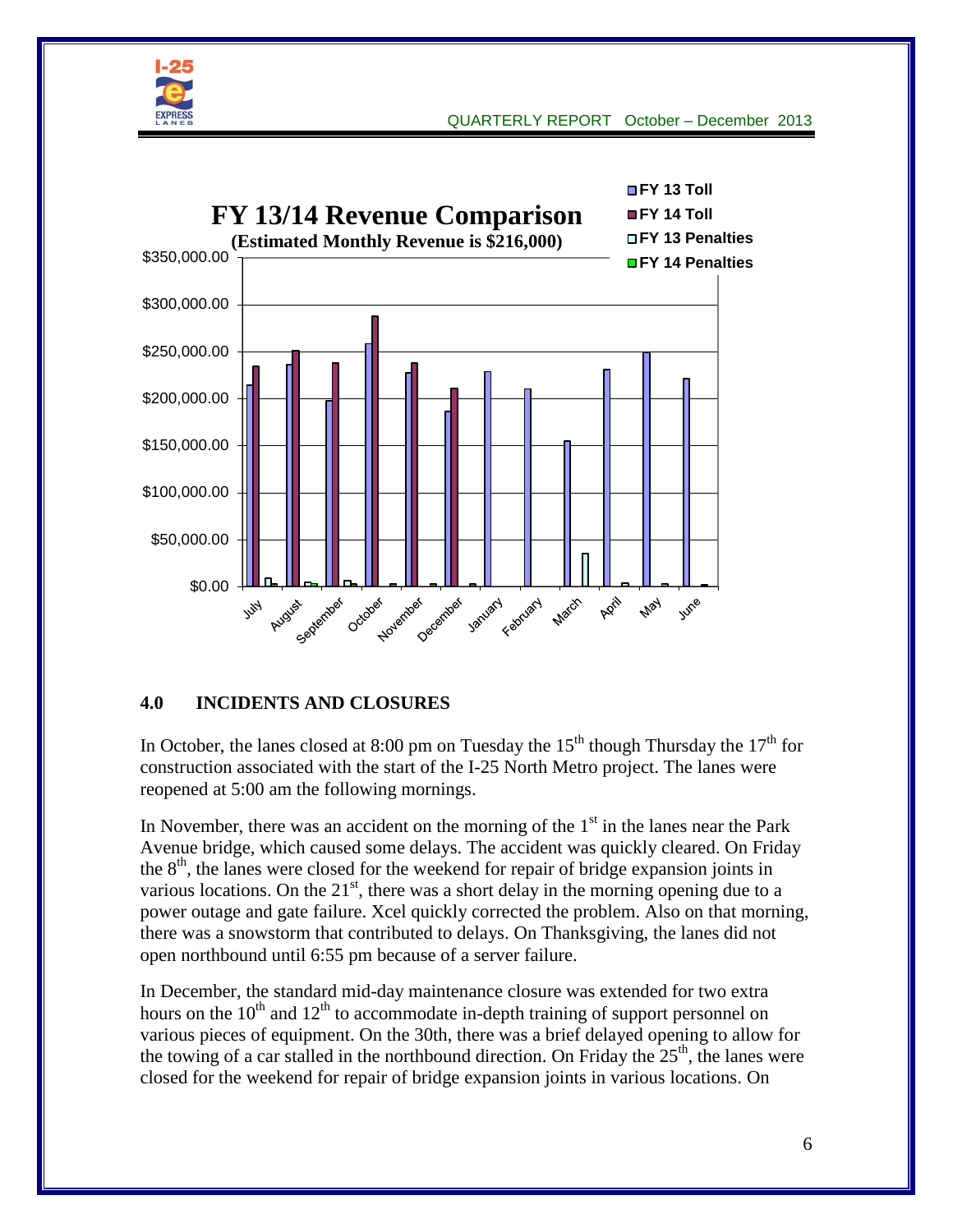

Friday the  $25<sup>th</sup>$ , the lanes were closed for the weekend for repair of bridge expansion joints in various locations.

# **5.0 ENFORCEMENT**

Law enforcement activities during FY 14 second quarter are shown in the table below.

| <b>COLORADO STATE PATROL MANUAL CITATIONS</b> |                                                                                                     |    |    |    |  |    |                   |  |  |  |
|-----------------------------------------------|-----------------------------------------------------------------------------------------------------|----|----|----|--|----|-------------------|--|--|--|
|                                               | <b>Toll</b><br><b>HOV</b><br><b>Other</b><br><b>Seathelt</b><br><b>Hazardous</b><br><b>Contacts</b> |    |    |    |  |    |                   |  |  |  |
| <b>Oct 13</b>                                 | 168                                                                                                 | 15 | 51 | 14 |  | 22 | 0 felony; 0 misd. |  |  |  |
| <b>Nov 13</b>                                 | 182                                                                                                 | 10 | 53 |    |  | 32 | 0 felony, 0 misd. |  |  |  |
| <b>Dec 13</b>                                 | 173                                                                                                 | 13 | 37 | 22 |  | 30 | 0 felony, 1 misd. |  |  |  |

## **6.0 OPERATIONAL ISSUES**

The closure of bus exit lanes in front of Denver Union Station continues to force all traffic to exit onto  $19<sup>th</sup>$  Street, causing some delays in the morning peak hour. The bus ramp will reopen on May 11, 2014 when the DUS concourse opens to the public.

## **7.0 HYBRID UTILIZATION**

Fuel efficient vehicles have been allowed free access to the I-25 Express Lanes even if they have only one occupant provided that they have obtained a permit from CDOT, obtained a specially coded transponder, and display a decal on their windshield. CDOT has tracked hybrid usage of the Express Lanes, which has been consistent for the third quarter as illustrated in the table and figures below. Hybrids account for about 2% of peak period traffic in the morning and the evening.

|                                                      | Total #<br>Hybrids | Inbound | Outbound | AM Rush<br>Average | PM Rush<br>Average |  |  |  |
|------------------------------------------------------|--------------------|---------|----------|--------------------|--------------------|--|--|--|
| October                                              | 5880               | 2782    | 3098     | 29                 | 24                 |  |  |  |
| November                                             | 4505               | 2077    | 2428     | 23                 | 19                 |  |  |  |
| December                                             | 4300               | 1865    | 2435     | 20                 | 17                 |  |  |  |
| AM Peak: 6:00AM to 10:00AM PM Peak: 3:00PM to 7:00PM |                    |         |          |                    |                    |  |  |  |

# **FY 2014 2nd Quarter Hybrid Summary**